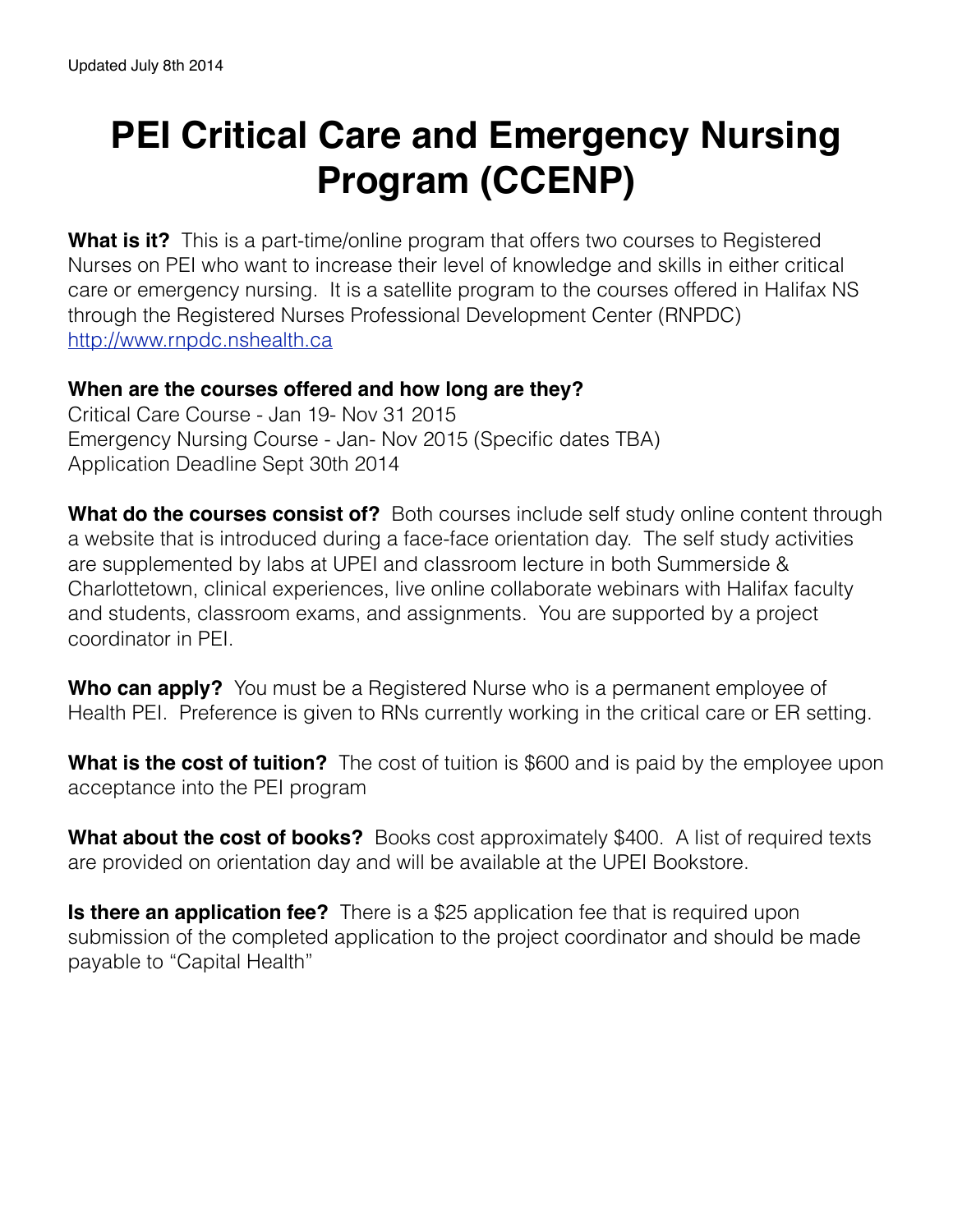**What are my options for help with the cost of tuition and books?** Health PEI employees can access the PEINU Education Fund (\$700/yr), ARNPEI Education Fund (\$200/yr), Mentorship Fund (\$550/yr), and other bursaries through your workplace according to their guidelines and stipulations

**What is the difference between the PEI Program and the Halifax Program?** PEI learners receive 20% paid study leave during the 10 week clinical placement to assist in achieving the required clinical hours. In return, the learner is required to sign a 1 year return in service agreement to Health PEI.

PEI learners also have the advantage of labs and lecture spaced out throughout the course as well as the support of the in-province project coordinator. Clinical is completed in PEI

**What is the application process?** First, let your unit manager know you are interested. You then complete the online application form on the RN-PDC website. You will be asked to submit a copy of your nursing license and any certifications you may have (ACLS, TNCC, BLS, CTAS etc.), a resume, letter of interest, and employer reference form that is to be completed by your nurse manager. Finally, email the Project Coordinator and make her aware of your interest (**[tmatthews@upei.ca](mailto:tmatthews@upei.ca)**)

**Are there any other fees I need to know about?** This program is available to nurses across PEI so there will be some travel required to attend labs, exams, and lecture at UPEI. Parking at UPEI typically costs \$5/day. You may need to pay for your ACLS or Triage Course if your site of employment does not cover this fee.

**What does clinical involve?** If you are already have experience working in ER or critical care, a mentorship model is used. You continue to work in your place of employment under the guidance of your mentor. You will also be given an opportunity to travel to other sites in PEI, spend a day with a Respiratory Therapist and spend some time in the ICU setting.

If you are new to the ER or critical care area OR have never worked in these settings, you will use a preceptor model. You will be assigned to a preceptor and will not be counted as staff. The number of hours you require for clinical ranges between 120hrs - 168hrs depending on your level of experience.